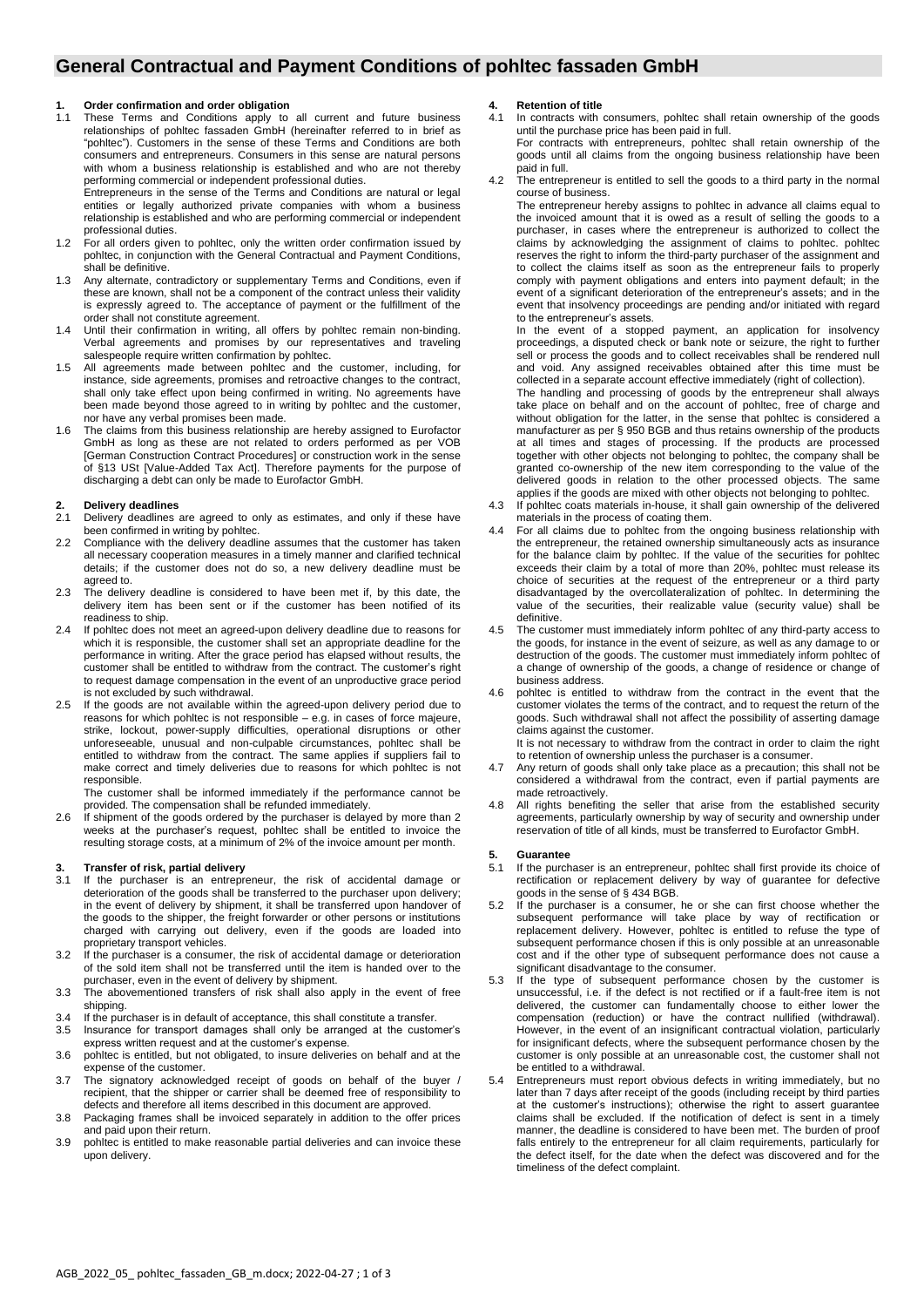## **General Contractual and Payment Conditions of pohltec fassaden GmbH**

- 5.5 Consumers must inform pohltec in writing of any obvious defects, within 2 months of the date when the goods were discovered to be in violation of contractual standards. Compliance with this deadline is based on receipt of the notification by pohltec. If the consumer fails to provide such notification, the guarantee rights shall lapse 2 months after the defect is discovered. This does not apply in the event of malice on the part of the seller. The consumer shall bear the burden of proof for the date the defect was discovered. If the consumer was persuaded to purchase the item through inaccurate claims by the manufacturer, the consumer shall bear the burden of proof for its purchasing decision. For used goods, the consumer shall bear the burden of proof for the item's defectiveness.
- 5.6 If, due to a legal or material defect, the customer chooses to withdraw from the contract, the customer shall not be entitled to any additional damage claims due to the defect. If the customer chooses to claim damages after an unsuccessful subsequent

performance, the goods shall remain with the customer if this is reasonable. The damage compensation shall be limited to the difference between the purchase price and the value of the defective item. This shall not apply if pohltec maliciously committed the contractual violation.

- 5.7 Before rectification work is performed, the customer must provide pohltec with the goods to be rectified, free of transport charges, at the location where the goods were manufactured by pohltec (headquarters or branch).
- 5.8 For entrepreneurs, the guarantee period is 1 year as of the delivery or transfer of the goods. For consumers, the grace period shall be 2 years as of the delivery of the goods. However, this shall not apply if the customer does not notify pohltec of the defect in a timely manner corresponding to the notification period given in Points 5.4 and 5.5.
- 5.9 If the purchaser is an entrepreneur, only the manufacturer's product description shall determine the agreed characteristics. Public statements, claims or advertisements by the manufacturer do not constitute contractually guaranteed characteristics of the goods.
- 5.10 In carrying out contract work, pohltec shall not be responsible for any defects that are caused by a characteristic of the material.
- 5.11 To the extent that services or partial services were provided for pohltec by subcontractors and these services were declared defective by the customer, pohltec can fulfill its guarantee by assigning the guarantee claims against the subcontractor to the customer. If the customer's legal claim against the subcontractor for justified quarantee claims is unsuccessful, the customer can assert claims against pohltec within the scope of the guarantee provided by these conditions. The guarantee period shall not be affected hereby.
- 5.12 If the customer receives faulty assembly instructions, pohltec shall only be obligated to deliver fault-free assembly instructions, and only if the defect in the assembly instructions prevents proper assembly.
- 5.13 pohltec does not provide the customer with warranties in the legal sense. Manufacturer's warranties shall not be affected hereby.

#### **6. Coating by pohltec:**

The delivered materials shall be coated according to the processing and testing guidelines of the Quality Association for the single-unit coating of building components. The customer can request a copy of these guidelines from pohltec or from the Quality Association.

If the coating is defective and the purchaser is an entrepreneur, or if defects appear within the guarantee period, pohltec must fulfill the guarantee by providing its choice of either rectification or replacement delivery. If the purchaser is a consumer, the consumer can choose whether the subsequent performance shall take place by way of rectification or replacement delivery. However, pohltec is entitled to refuse the type of subsequent performance chosen if this is only possible at an unreasonable cost or if the defect is insignificant, e.g. if it only involves color variations within the permitted tolerances.

If a defect is caused by the material provided by the customer, all guarantees shall be rendered null and void. If a defect in the coating is due to a demonstrable failure by the customer or its purchaser to comply with its obligations to clean the coated material as per Point 7 below, the guarantee for this defect shall be rendered null and void.

The guarantee period shall be 5 years from the customer's acceptance of the coated materials or from a third party's acceptance of the materials at the customer's instructions.

#### **7. Cleaning obligation**

The customer must care for and clean the coated material according to the guidelines of the Gütegemeinschaft für die Reinigung von Metallfassaden e.V., Nuremberg [Quality Association for the cleaning of metal façades]. If the customer sells the coated material to a third party, the customer must ensure that the purchaser also promises to comply with this cleaning obligation and, in the event that the cleaning obligation is not fulfilled, to agree with the customer that any guarantee for defects caused by the failure to provide proper cleaning shall be rendered null and void.

### **8. Liability limitations**

8.1 In the event of slightly negligent violations of obligation, the liability of pohltec shall be limited to the average direct damages that are foreseeable and typical in contracts for this type of goods. This also applies to slightly negligent violations of obligation by legal representatives, managing employees and other agents.

In the event of a slightly negligent violation of insignificant contractual obligations, pohltec shall not be liable to entrepreneurs.

- 8.2 The present liability limitations do not apply to the customer's claims arising from product liability. Furthermore, the liability limitations do not apply to attributable damages to body or health, or in the event of the customer's loss of life.
- 8.3 The customer's damage claims due to a defect shall lapse one year after the delivery or transfer of the goods. This shall not apply if pohltec can be accused of malice, or in the event of attributable damages to body or health, or in the event of the customer's loss of life.
- 8.4 All product liability on the part of Eurofactor GmbH is hereby excluded.

# **9. Prices, payments, packaging costs**

The offer and contract prices are ex works and are considered binding. The gross purchase price includes the applicable value-added tax in each case, to the extent that the value-added tax law for the respective region requires this tax to be calculated.

Delivery/shipping costs are not included in the purchase price. pohltec shall assess a flat shipping rate for each delivery/shipment.

- 9.2. If a significant change occurs in wages or material costs after the conclusion of the contract, the price must be adjusted according to these factors.
- 9.3 As long as no other agreements have been made, the customer must provide payment within within 30 days of the invoice date at the latest. The date the credit is received in the account of Eurofactor GmbH shall be considered the payment date.

The customer shall be in default of payment at the latest 30 days after invoicing; in this case, pohltec can request payment of all outstanding invoices.

For partial-payment transactions, a delayed installment can render the entire invoiced amount due.

9.4 During the delay, the consumer must provide interest on the amount owed at a rate of 5% over the base rate.

Unless a higher interest rate has been contractually agreed, the entrepreneur must provide interest on the amount owed at a rate of 8% over the base rate.

The right to prove and claim higher damages due to default remains reserved.

- 9.5 The purchaser is only entitled to offset payments if its counterclaims are legally established, undisputed or acknowledged; furthermore, the purchaser is only entitled to exercise a right of retention to the extent that its counterclaim is based on the same legal relationship. The same applies in the event of a deterioration of the seller's assets.
- 9.6 It is hereby noted that representatives and traveling salespeople employed by pohltec are not authorized to collect claims.
- 9.7 pohltec shall take back transport packaging in the sense of the Packaging Act, assuming that the customer returns the packaging to pohltec at its own expense and sorts it according to the type of material. The packaging cannot be sent back with the shipper working for pohltec.
- 9.8 The purchaser shall not obtain any rights to the tools used in custom-made products by participating in the costs of these tools. After two years from
- the last delivery, pohltec shall be entitled to scrap these tools. 9.9 If costs are increased between the order date and the date of delivery that increase the production cost by 3%, pohltec shall be entitled to request a
- correspondingly higher price. 9.10 pohltec is entitled to assign its claims against the customer to third parties.
- **10. Damage compensation due to a violation of obligations / plea of uncertainty**
- 10.1 In the event that the customer violates an obligation in the contract, particularly by withdrawing from the concluded contract, or indicates its unwillingness to fulfill the contract, or fails to fulfill its acceptance obligation, pohltec shall be entitled to request compensation for the resulting damages; this shall not obligate pohltec to fulfill its part of the contract. In such cases, pohltec is entitled to request a flat-rate compensation equal to 25% of the net value of the goods, regardless of its entitlement to prove and claim higher damages, and regardless of the customer's right to prove
- that the damage is lower. 10.2 If, after conclusion of the contract, it becomes apparent that pohltec's claim for payment is threatened by the customer's inability to provide performance, pohltec shall be entitled to refuse the service it is to perform until the customer provides payment or a corresponding security. If, after an appropriate grace period established in writing, the customer fails to provide pohltec's choice of either payment or appropriate security, pohltec shall be entitled to withdraw from the contract in the event that it is obligated to provide performance in advance.
- 10.3 The seller is entitled to collect, store, process and use information and data regarding the purchaser and to share such information with third parties to be stored, processed and used, particularly for the purpose of collecting receivables and for outsourced debtor management.